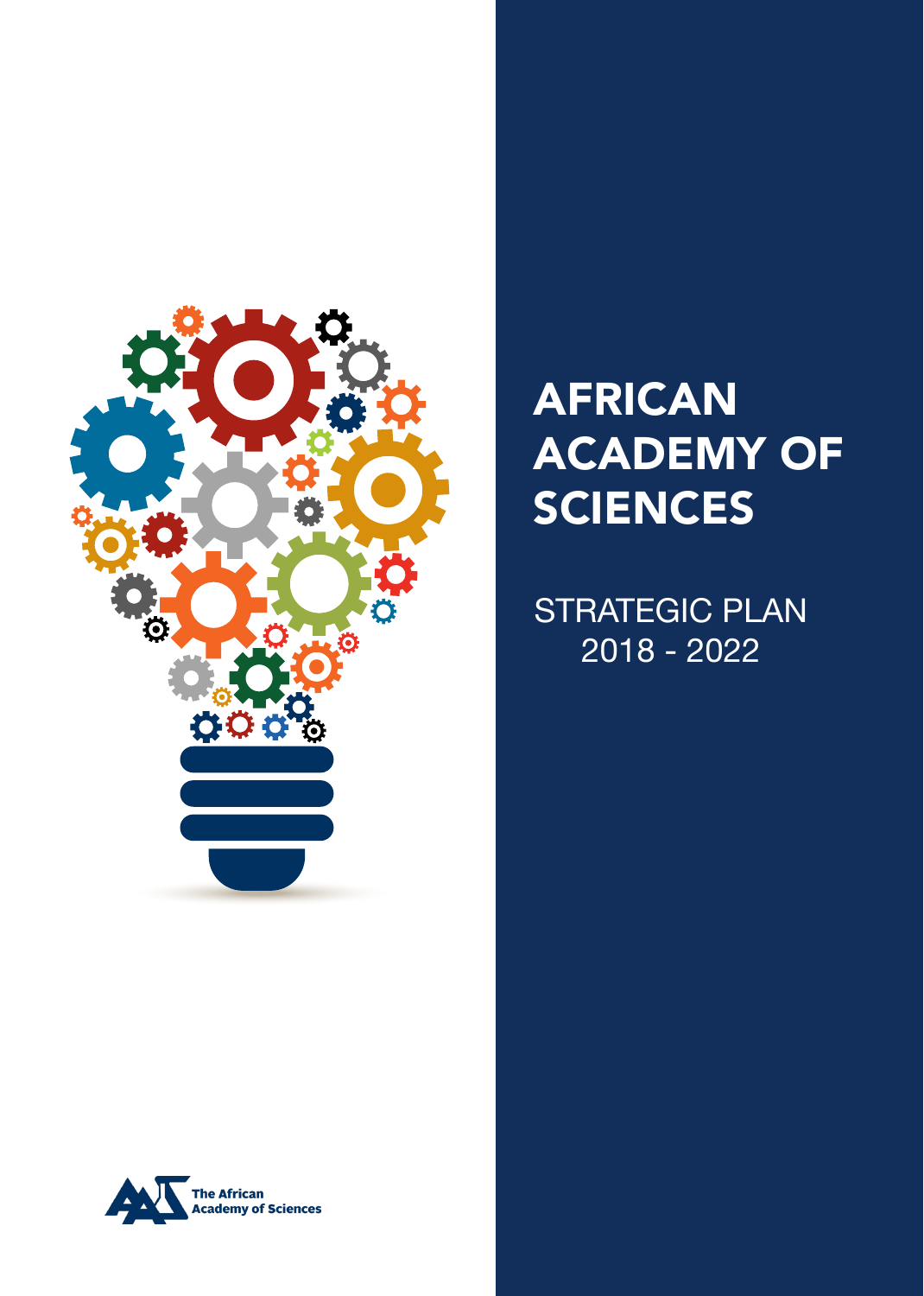# **AFRICAN ACADEMY OF SCIENCES STRATEGIC PLAN, 2018-2022**

# **1.0 The changing African scientific landscape**

In the last few decades the scientific landscape on the African continent has greatly advanced. There has been an increase in the number of institutions conducting a diverse array of the muchneeded scientific research. This coupled with increased talent and growth in African scientific expertise has resulted in excellent local innovations that meet the continents needs and advance development. The African Academy of Sciences (AAS) and partners have been at the epicenter of this growth transforming lives in Africa through Science, Technology and Innovation (STI).

AAS has developed good partnerships and linkage with its Fellows, grantees, funders, the African Union Commission, NEPAD and African governments positioning itself to take the science-led development torch further afield.

# **2.0 Africa's science-led development, the AAS Strategic Plan 2018 - 2022**

The AAS has tripartite mandate to recognise excellence through its highly prestigious fellowship and award schemes, provide advisory and think tank functions for shaping the continent's strategies and policies, and implement key STI programmes aimed at addressing Africa's developmental challenges.

The AAS recognizes the need to continue advancing the science-led development agenda and aspires to emerge as a scientific leader in integrating science and development particularly to achieve the Sustainable Development Goals (SDGs), and setting the roadmap for the impact of science in Africa and beyond.

To achieve this, the academy recognizes the need to have diverse, vibrant and motivated people working in enabling learning environments and maximizing on technology such as an eco-friendly campus that has cloud based systems. It is expected that AAS Fellows and grantees will be at the frontline in raising the AAS's profile on the continent, including having the grantees emerging as the most influential scientists in Africa. In addition, African governments, philanthropists, the private sector and other strategic partners would be actively involved in funding and activities that will enable AAS to achieve the ambitious strategic agenda with and on behalf of the Academy Fellowship.

The 2018-2022 Strategic Plan is a roadmap of how AAS will arrive at her desired goal of being the continent's scientific leader that transforms lives through STI. The new strategy will renew AAS' agenda, sharpen how it works in partnership with various stakeholders, and empower people to transform lives through science. All AAS activities will be underpinned by its commitment to operational excellence in governance, human resources, financial and business management.

## **2.1 Vision, Mission, Values, & Intent**

#### Vision

Transformed lives through science

#### Mission

Leverage resources through research excellence and thought leadership for sustainable development

# Values

- **Integrity** by cultivating respect, transparency and accountability
- **Diversity** through inclusivity & Pan African focus
- **Excellence** through recognition of excellence and support of innovative ideas for impact
- **Empathy** because we value people